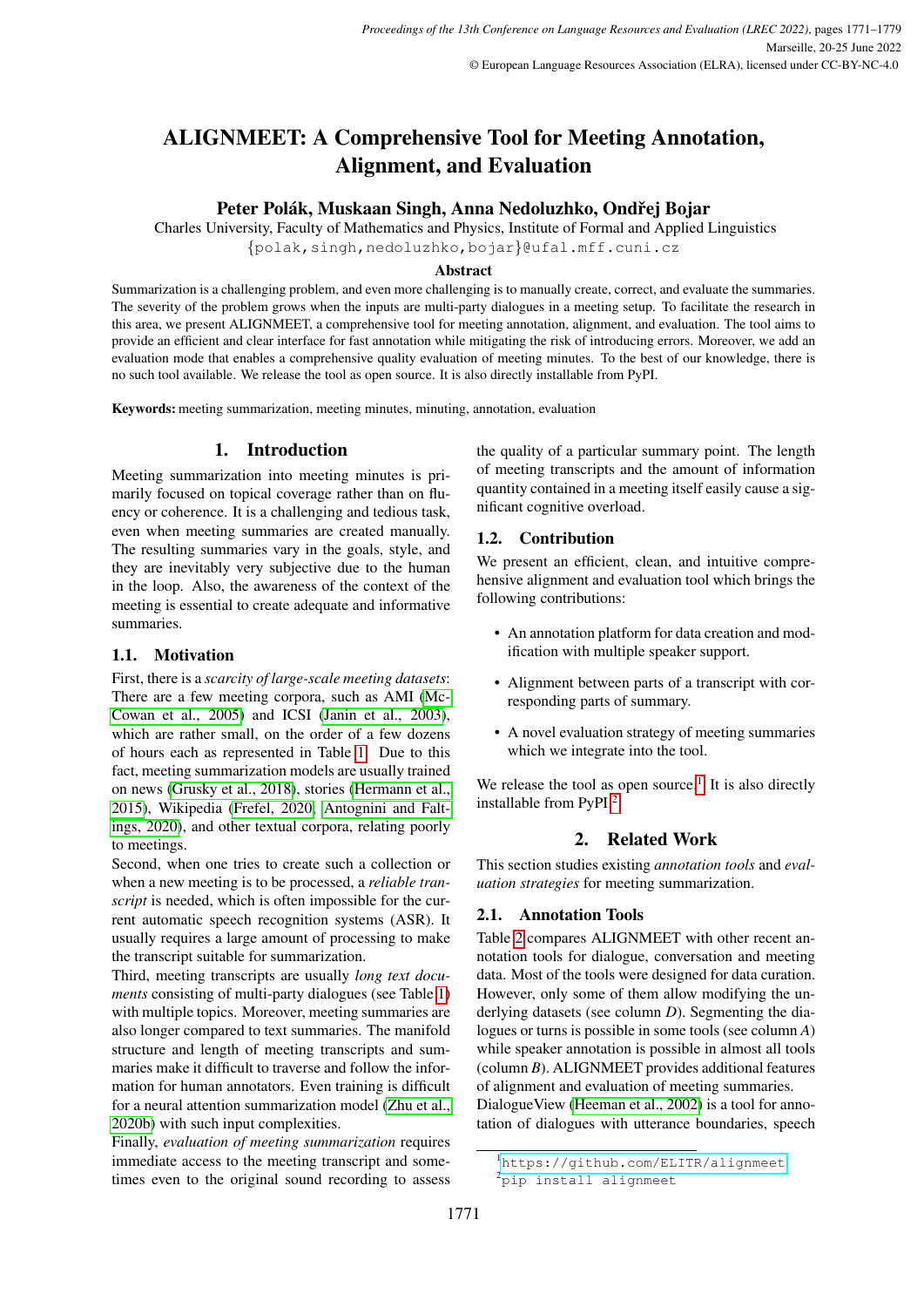| Category | <b>Dataset</b>                          | # Meetings | Avg Words (trans) | Avg Words (summ) | Avg Turns (trans) | Avg # of speakers |
|----------|-----------------------------------------|------------|-------------------|------------------|-------------------|-------------------|
| Meeting  | AutoMin (English) (Ghosal et al., 2021) | 113        | 9.537             | 578              | 242               | 5.7               |
|          | AutoMin (Czech) (Ghosal et al., 2021)   | 53         | 11.784            | 292              | 579               | 3.6               |
|          | ICSI (Janin et al., 2003)               | 61         | 9.795             | 638              | 456               | 6.2               |
|          | AMI (McCowan et al., 2005)              | 137        | 6.970             | 179              | 335               | 4.0               |
| Dialogue | MEDIASum (Zhu et al., 2021)             | 463.596    | 1.554             | 14               | 30                | 6.5               |
|          | SAMSUM (Gliwa et al., 2019)             | 16.369     | 84                | 20               | 10                | 2.2               |
|          | CRD3 (Rameshkumar and Bailey, 2020)     | 159        | 31,803            | 2.062            | 2.507             | 9.6               |
|          | $DiDi$ (Liu et al., 2019)               | 328,880    |                   |                  |                   | 2.0               |
|          | MultiWoz (Budzianowski et al., 2018)    | 10.438     | 180               | 92               | 14                | 2.0               |

<span id="page-1-0"></span>Table 1: Dialogue and meeting summarization datasets statistics. The number of words for dialogue, summary, turns, and speakers are averaged across the entire dataset. The meeting dataset statistics have been calculated and dialogue dataset statistics have been derived from [Zhu et al. \(2021\)](#page-8-1).

| Tool                                 | A | B | C | E | F | G | н       |
|--------------------------------------|---|---|---|---|---|---|---------|
| ALIGNMEET (ours)                     |   |   |   |   |   |   | Python  |
| ELAN (Brugman et al., 2004)          |   |   | ✓ |   |   |   |         |
| EXMARaLDA (Schmidt and Wörner, 2009) |   |   |   |   |   |   |         |
| MATILDA (Cucurnia et al., 2021)      |   |   |   |   |   |   | Python  |
| metaCAT (Liu et al., 2020)           |   |   |   |   |   |   | Python  |
| LIDA (Collins et al., 2019)          |   |   |   |   |   |   | Python  |
| INCEpTion (Klie et al., 2018)        |   |   |   |   |   |   | Java    |
| DOCCANO (Nakayama et al., 2018)      |   |   |   |   |   |   | Python  |
| BRAT (Stenetorp et al., 2012)        |   |   |   |   |   |   | Python  |
| NITE (Kilgour and Carletta, 2006)    |   |   |   |   |   |   | Java    |
| SPAACy (Weisser, 2003)               |   |   |   |   |   |   | Perl/Tk |
| Dialogue View (Heeman et al., 2002)  |   |   |   |   |   |   | Tcl/Tk  |
| ANVIL (Kipp, 2001)                   |   |   |   |   |   |   | Java    |
| NOMOS (Gruenstein et al., 2005)      |   |   |   |   |   |   | Java    |
| TWIST (Plüss, Brian, 2012)           |   |   |   |   |   |   |         |

<span id="page-1-1"></span>Table 2: Annotation Tool Comparison Table. Notation: A – Turn/Dialogue Segmentation, B – Edit Speaker Annotation, C – Data Curation, D – Data Modifications, E – Alignment, F – Evaluation, G – Audio/video playback, H – Programming Language.

repairs, speech act tags, and discourse segments. It fails to capture inter-annotator reliability. TWIST (Plüss, [Brian, 2012\)](#page-7-7) is a tool for dialogue annotation consisting of turn segmentation and content feature annotation. The turn segmentation allows users to create new turn segments. Further, each segment can be labeled by selecting from a pre-defined feature list. This limits the user to pre-defined values. BRAT [\(Stenetorp](#page-7-6) [et al., 2012\)](#page-7-6) and DOCCANO [\(Nakayama et al., 2018\)](#page-7-5) are simple web-based annotation tools where you can only edit the dialogue and turns. BRAT also provides the user with automated recommendations. INCEp-Tion [\(Klie et al., 2018\)](#page-6-7) is a platform for annotation of semantic resources such as entity linking. It provides automated recommendations to the user for annotation. NOMOS [\(Gruenstein et al., 2005\)](#page-6-10) is an annotation tool designed for corpus development and various other annotation tasks. Its main functionality includes multi-channel audio and video playback, compatibility with different corpora, platform independence and presentation of temporal, non-temporal, and related information. This tool is difficult to use by non-technical users and also lacks extensibility. ANVIL [\(Kipp, 2001\)](#page-6-9) allows multi-modal annotation of dialogues with the granularity in multiple layers of attribute-value pairs. It also provides the feature of statistical processing but lacks the flexibility to add information to the annotation. NITE [\(Kilgour and Carletta, 2006\)](#page-6-8) is another multi-modal annotation tool aiding in corpora creation. The tool supports the time-alignment of annotation entities such as transcripts or dialogue structure. SPAACy [\(Weisser, 2003\)](#page-8-2) is a semi-automated tool for annotating dialogue acts. It aids in corpus creation with tagging such as topic, mode, and polarity. In addition, it produces transcriptions in XML format that require a little post-editing. LIDA [\(Collins et al., 2019\)](#page-5-4) is one of the most prominent tools for modern task-oriented dialogues with recommendations. However, LIDA does not support more than two speakers in the conversation or additional labeling (e.g., co-reference annotation). MATILDA [\(Cucurnia et al., 2021\)](#page-5-3) and meta-CAT [\(Liu et al., 2020\)](#page-7-4) address some of the downsides. They add features such as inter-annotator disagreement resolution, customizable recommendations, multiplelanguage support, and user administration. They still lack support for multiple speakers.

All these annotation tools provide annotation for dialogues, but for various textual phenomena. Our tool ALIGNMEET is specifically designed for meeting data creation or modification, alignment of meeting transcript regions with the corresponding summary items, and their evaluation. We also support dialogue and conversational datasets.

# <span id="page-1-2"></span>2.2. Manual Evaluation

Several researchers working on summarization have considered qualitative summary evaluation. The qualitative parameters include *accuracy* [\(Zechner, 2001b;](#page-8-3) [Zechner, 2001a;](#page-8-4) [Goo and Chen, 2018;](#page-6-11) [Nihei et al.,](#page-7-8) [2018;](#page-7-8) [Lai et al., 2013\)](#page-6-12) which usually assesses the lexical similarity between produced text samples and the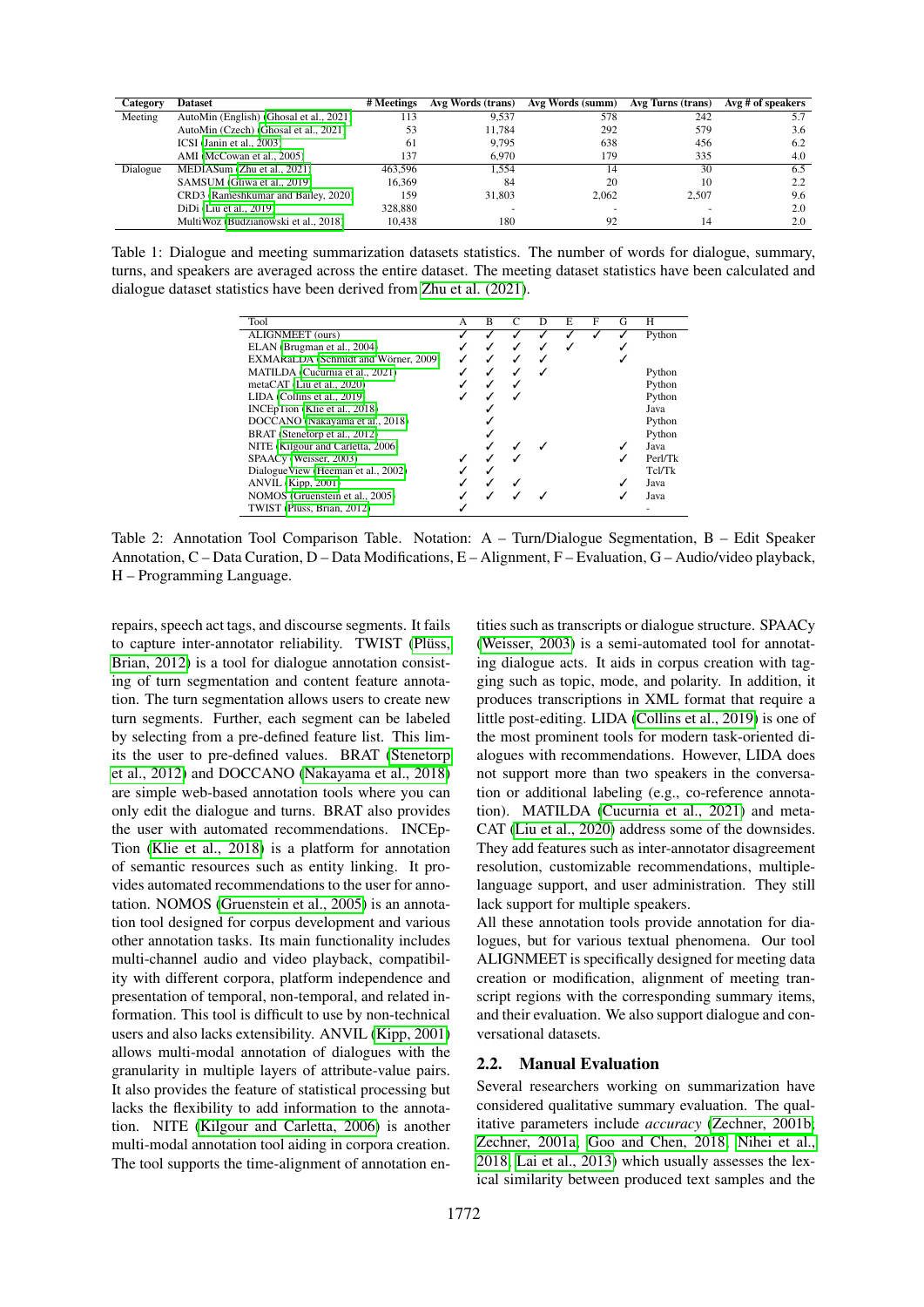reference ones utilizing standard metrics such as BLEU [\(Papineni et al., 2002\)](#page-7-9) or ROUGE [\(Lin, 2004\)](#page-6-13). The accuracy is easily computed in some of the applications when reference texts are available. *Grammaticality* measures the capability of a model to produce grammatically correct texts [\(Liu and Liu, 2009;](#page-6-14) [Mehdad et](#page-7-10) [al., 2013\)](#page-7-10). It is mostly assessed by counting the different types of errors. *Adequacy* [\(D'Haro et al., 2019;](#page-6-15) [Ma](#page-7-11) [and Sun, 2017;](#page-7-11) [McBurney and McMillan, 2014;](#page-7-12) [Aru](#page-5-5)[mae and Liu, 2019;](#page-5-5) Libovický et al., 2018) rates the amount of meaning expressed in the generated sample given a reference sample. Human participants and categorical scales dominate the assessment process. *Topicality* expresses how well does the generated sample topic match one of the reference samples [\(Riedhammer](#page-7-13) [et al., 2008;](#page-7-13) [Arumae and Liu, 2019;](#page-5-5) [Fang et al., 2017\)](#page-6-17). *Naturalness* shows the likelihood of a text being natural or written by a human being rather than automatically generated (Çano and Bojar, 2020). *Relevance* represents how closely are the documents related [\(Bhatia et](#page-5-7) [al., 2014;](#page-5-7) [Erol et al., 2003;](#page-6-18) [Murray et al., 2010;](#page-7-14) [Zhu et](#page-8-5) [al., 2020a;](#page-8-5) [Zhang and Fung, 2012;](#page-8-6) [Zhu et al., 2020b;](#page-8-0) [Lee et al., 2020\)](#page-6-19). *Consistency* represents the degree of agreement with the original content (Kryściński et al., [2019;](#page-6-20) [Wang et al., 2020;](#page-8-7) [Lee et al., 2020\)](#page-6-19). *Fluency* represents the quality of expression [\(Oya, 2014;](#page-7-15) [Wang and](#page-7-16) [Cardie, 2013;](#page-7-16) [Oya et al., 2014;](#page-7-17) [Lee et al., 2020\)](#page-6-19). *Coverage* determines how much of the important content is covered from the source document in the summary [\(Sonjia and Gina-Anne, 2008;](#page-7-18) [Gillick et al., 2009;](#page-6-21) [Li](#page-6-22) [et al., 2019;](#page-6-22) [Mehdad et al., 2013\)](#page-7-10). *Informativeness* represents the importance of the content captured in the summary [\(Zhang et al., 2021;](#page-8-8) [Liu and Liu, 2009;](#page-6-14) [Oya](#page-7-17) [et al., 2014;](#page-7-17) [Oya, 2014\)](#page-7-15). Besides accuracy, the rest of the above quality criteria are assessed manually by human experts or survey participants [\(Zhu and Penn,](#page-8-9) [2006;](#page-8-9) [Shirafuji et al., 2020\)](#page-7-19).

### <span id="page-2-2"></span>2.3. Automatic Evaluation

The current automatic evaluation of various text summarization tasks (including minuting) is mostly based on ROUGE or similar metrics that utilize n-gram comparisons (from single words to long patterns). While automatic and fast, these metrics are often not able to reflect the quality issues of the text samples [\(See et](#page-7-20) [al., 2017\)](#page-7-20). Some of the typical problems they miss are grammatical discrepancies, word repetitions, and more. [Novikova et al. \(2017;](#page-7-21) [Reiter \(2018\)](#page-7-22) also report that automatic metrics do not correlate well with human evaluations. To overcome these limitations, it is important to simultaneously run human evaluations (following a systematic protocol) of meeting summaries and augment the automatic metric scores with the manual ones.

# 3. The ALIGNMEET Annotation Tool

ALIGNMEET is a comprehensive annotation and evaluation tool. It supports all stages of the preparation and/or evaluation of a corpus of multi-party meetings, i.e., creation and editing of meeting transcripts, annotating speakers, creating a summary, alignment of meeting segments to a summary, and meeting summary evaluation.

The tool is written in Python using PySide<sup>[3](#page-2-0)</sup> for GUI which makes the tool available on all major platforms (i.e., Windows, Linux, and macOS).

#### 3.1. Design Choices

We represent a meeting with its transcript and summary in Figure [1.](#page-3-0) The transcripts are long documents consisting of multi-party dialogues (refer to the left side of the tool window). The meeting summary is a structured document. We decided to break down the meeting summary into separate *summary points*. A summary point roughly represents a line in a summary document (refer to the right part of the tool window). The meeting usually has more versions of transcripts (e.g., generated by ASR and a manual one) and more versions of summaries (e.g., supplied by meeting participants created during the meeting and others provided by an annotator). We add drop-down lists to select a specific version of the transcript and summary. If the user changes the version of one, the program loads the appropriate version of the alignment automatically.

We segment the transcript into dialogue acts (DAs). A DA represents the meaning of an utterance at the level of illocutionary force [\(Austin, 1975\)](#page-5-8). In the context of our tool, a DA represents a continuous portion of a transcript uttered by one speaker on a single topic. We believe that for better readability, the DA might be further broken down into smaller units.

Optionally, the meeting might have an audio or video recording. The meeting recording is helpful during the meeting annotation (i.e., creating/editing the meeting transcript and summary). The tool offers an embedded player. Then, the annotator does not have to switch between the annotation tool and a media player. Also, if the transcripts come with timestamps, the annotator can easily seek in the player by double-clicking the particular DA.

Many annotation tools we reviewed in Section [2.1](#page-0-2) provide automated suggestions. We decided not to include this feature as we believe it would bias the annotators. ALIGNMEET is designed with two modes: Annotation and Evaluation. We further elaborate them in Sections [3.2](#page-2-1) and [3.3.](#page-4-0)

### <span id="page-2-1"></span>3.2. Annotation

The annotation task consists of several sub-tasks. We envision the following sub-tasks: (1) transcript annotation, (2) summary annotation, and (3) alignment.

#### 3.2.1. Transcript Annotation

Transcripts may be either generated by an ASR or manually created. The tool supports both scenarios, i.e.,

<span id="page-2-0"></span><sup>3</sup><https://www.qt.io/qt-for-python>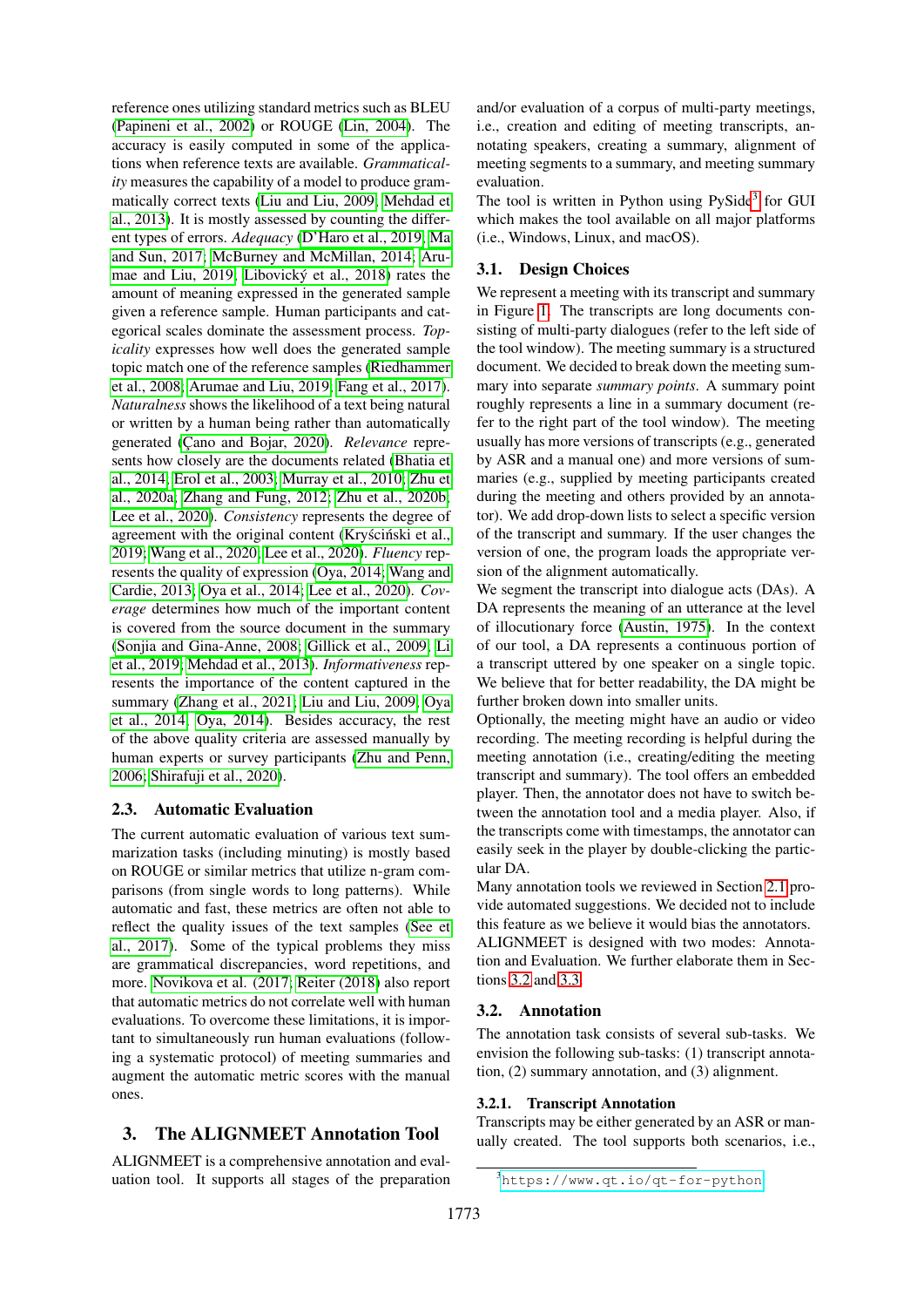|                            |         |                                                                                                                                                                                 | <b>Annotations</b> |          | $\bullet$ $\bullet$                                                                                                                                                       |
|----------------------------|---------|---------------------------------------------------------------------------------------------------------------------------------------------------------------------------------|--------------------|----------|---------------------------------------------------------------------------------------------------------------------------------------------------------------------------|
| <b>File Playback</b>       |         |                                                                                                                                                                                 |                    |          |                                                                                                                                                                           |
| Transcript: transcript.txt |         |                                                                                                                                                                                 | $\mathbf{v}$       |          | Summaries: IS1007 Summary.txt<br>edit summarization<br>$\blacktriangledown$                                                                                               |
|                            |         | edit transcript V show problems                                                                                                                                                 |                    |          | Summary                                                                                                                                                                   |
|                            | Speaker | <b>Dialog Act</b>                                                                                                                                                               | Problem            |          | The group began a discussion about their initial ideas for the product.                                                                                                   |
| 14:37.7 - 14:38.9 B        |         | Okav.                                                                                                                                                                           |                    |          | They discussed several usability features: adding speech recognition and an option to                                                                                     |
| 14:38.9 - 14:39.4 B        |         | Alright.                                                                                                                                                                        |                    | 5.       | choose what to watch by channel or by content, reducing the number of buttons by using<br>the television screen to display options, and adding a light adaptation system. |
| 14:40.6 - 14:40.9 B        |         | Alright,                                                                                                                                                                        |                    | 6        | All participants were instructed to gather more information for the next meeting, the                                                                                     |
| 14:40.9 - 14:41.2 B        |         | okay.                                                                                                                                                                           |                    |          | functional design meeting.                                                                                                                                                |
|                            |         | I think i it's not very difficult to to browse by                                                                                                                               |                    | 7        | All participants were instructed to gather information for the functional design meeting.                                                                                 |
| $14:15.1 - 14:42.7$ C      |         | channel but it's a little bit tricky to browse by<br>contents so I think that's the the things to do<br>and uh to uh reflect about it and uh discuss it in<br>the next meeting. |                    | <b>B</b> | The group decided to include an option for the user to choose what to watch by channel<br>or by content or program type.                                                  |
|                            |         |                                                                                                                                                                                 |                    | q        | The project agenda and the participant roles were not clear to all participants at the<br>beginning of the meeting.                                                       |
| 14:41.2 - 14:45.3 B        |         | So we are we'll discuss it we will get some<br>information in the next meeting.                                                                                                 |                    |          | 10 The group could not decide if they wanted to include speech recognition in the design.                                                                                 |
| 14:45.3 - 14:51.2 B        |         | so for now we get uh the funct this is the<br><b>functional designer?</b>                                                                                                       |                    |          | 11 The Project Manager presented the goals of the meeting and new product requirements. $\overline{\phantom{a}}$                                                          |
| 14:51.2 - 14:53.8 B        |         | That's the first aspect.                                                                                                                                                        |                    |          | Other                                                                                                                                                                     |
| 14:53.8 - 14:54.2 B        |         | Right.                                                                                                                                                                          |                    |          | Organizational                                                                                                                                                            |
| 14:55.9 - 14:59.0 B        |         | We will get information and then we'll come<br>back in.                                                                                                                         | Organizati         |          | Small talk                                                                                                                                                                |
| $15:0.0 - 15:0.5$          | c       | Okav.                                                                                                                                                                           | Organizati         |          |                                                                                                                                                                           |
| $15:0.1 - 15:0.7$          | в       |                                                                                                                                                                                 | Organizati         |          |                                                                                                                                                                           |
| $15:4.1 - 15:4.3$          | в       | Yeah.                                                                                                                                                                           | Organizati         |          | 14:39.202 ≑<br>Time                                                                                                                                                       |
|                            |         | <b>Previous</b>                                                                                                                                                                 | <b>Next</b>        |          | $1.00 \div$<br>Speed                                                                                                                                                      |
| 0 matches                  |         | $\Box$ show matches only $\lor$ ignore case                                                                                                                                     |                    |          | Play<br><<<br>$\prec$<br>$\geq$<br>$\rightarrow$                                                                                                                          |

<span id="page-3-0"></span>Figure 1: The ALIGNMEET main view in the annotation mode. The left column contains the meeting transcript broken down to dialogue acts. The right column contains a summary, and the player. The alignment between dialogue acts and the summary point is shown using colors.

| $\bigcirc$<br><b>Annotations</b>                                                                    |                |                                                                                          |             |    |                              |                                                                                           |      |                        |                |  |
|-----------------------------------------------------------------------------------------------------|----------------|------------------------------------------------------------------------------------------|-------------|----|------------------------------|-------------------------------------------------------------------------------------------|------|------------------------|----------------|--|
| <b>File Playback</b>                                                                                |                |                                                                                          |             |    |                              |                                                                                           |      |                        |                |  |
| Transcript: transcript.txt<br>Summaries: IS1007 Summary.txt<br>• edit summarization<br>$\mathbf{v}$ |                |                                                                                          |             |    |                              |                                                                                           |      |                        |                |  |
| edit transcript <b>v</b> show problems                                                              |                |                                                                                          |             |    |                              | Summary                                                                                   |      | Adequacy irammaticalit | <b>Fluency</b> |  |
|                                                                                                     | Speaker        | <b>Dialog Act</b>                                                                        | Problem     |    |                              | The Marketing Expert presented several<br>characteristics important to users.             | в    |                        |                |  |
| $7:37.4 - 7:38.1$                                                                                   | B              | Yeah.                                                                                    |             |    |                              | He discussed using speech recognition and                                                 |      |                        |                |  |
| $7:38.1 - 7:39.4$                                                                                   | $\overline{B}$ | it should be easy to work with.                                                          |             |    |                              | ways to make it feasible for the project, small                                           |      | 5.00                   |                |  |
| $7:39.8 - 7:40.1$                                                                                   | $\epsilon$     | Yeah.                                                                                    |             |    |                              | size, low price point, and incorporating<br>teletext in different languages.              |      |                        |                |  |
| $7:37.8 - 7:40.6$                                                                                   |                | Yeah.                                                                                    |             |    |                              | The group discussed the new requirement                                                   |      |                        |                |  |
| $7:40.9 - 7:41.4$                                                                                   | $\overline{B}$ | Yeah.                                                                                    |             |    |                              | that required them to omit teletext from                                                  |      |                        |                |  |
| $7:45.0 - 7:45.4$                                                                                   | $\overline{B}$ | Uh.                                                                                      |             |    |                              | their design, and discussed the possibility of<br>using the remote to access the internet |      |                        |                |  |
| $7:45.4 - 7:49.5$                                                                                   | <b>B</b>       | We maybe you can have a speech uh recognition<br>interface.                              |             |    |                              | through the television.                                                                   |      |                        |                |  |
| $7:49.5 - 7:54.5$                                                                                   | <b>B</b>       | You just tell the television I want which channel.                                       |             | 21 |                              | The remote will be used with a recharging<br>stand.                                       |      |                        |                |  |
| $7:54.5 - 7:57.7$                                                                                   | B              | Or or you can say for example,                                                           |             |    |                              | The group decided not to include a lighting                                               |      |                        |                |  |
| $7:57.7 - 8:2.7$                                                                                    | в              | um I want uh to list all the programme tonight.                                          |             |    |                              | adaptation system.                                                                        |      |                        |                |  |
| $8:2.7 - 8:3.1$                                                                                     | в              | Y you know.                                                                              |             |    |                              | The participants disagreed on how to easily<br>move through channels using the design of  |      |                        |                |  |
| $8:3.1 - 8:9.9$                                                                                     |                | instead of uh remote control it's doing the some<br>searching for you,                   |             |    |                              | the User Interface Designer, which included<br>very few buttons.                          | 5    | 5                      | 5.             |  |
| $8:9.9 - 8:11.7$                                                                                    |                | so you don't have to look for the channel you<br>want.                                   |             |    | Other                        |                                                                                           |      |                        |                |  |
| $8:11.7 - 8:16.4$                                                                                   | IB.            | Just say maybe I just want to press I wanna have<br>a button for all the movies tonight. |             |    | Organizational<br>Small talk |                                                                                           |      |                        |                |  |
| $8:17.5 - 8:19.2$                                                                                   | <b>B</b>       | Or a button for all the magazines,                                                       |             |    |                              |                                                                                           |      |                        |                |  |
|                                                                                                     |                | <b>Previous</b>                                                                          | <b>Next</b> |    |                              |                                                                                           |      |                        |                |  |
| 0 matches                                                                                           |                | show matches only vignore case                                                           |             |    |                              | Document-level adequacy                                                                   | 4.00 |                        |                |  |

<span id="page-3-1"></span>Figure 2: The ALIGNMEET main view in evaluation mode. The left column contains the meeting transcript broken down into dialogue acts. The right column contains a summary, problem flags, and document-level adequacy. Evaluation, i.e., the assignment of scores to a particular summary point, is enabled only for the summary points where the corresponding DAs are visible in the transcript view.

transcribing the recording, post-editing, splitting the transcript into dialogue acts, and speaker annotation.

We introduce a set of keyboard shortcuts that make simple tasks like creating/deleting or even splitting DAs very quick. Additionally, we offer a search toolbar supporting regular expressions.

#### 3.2.2. Summarization Annotation

Summarization annotation involves the creation or possible modification of an existing meeting summary. The tool provides a convenient platform to add more points to an existing summary by simply clicking the "add" or "delete" buttons.

Except for summary points, we intentionally do not enforce any precise summary structure and provide users with the flexibility to design their summary. Though, we support indentation as a form of horizontal structuring (with a user-defined indentation symbol).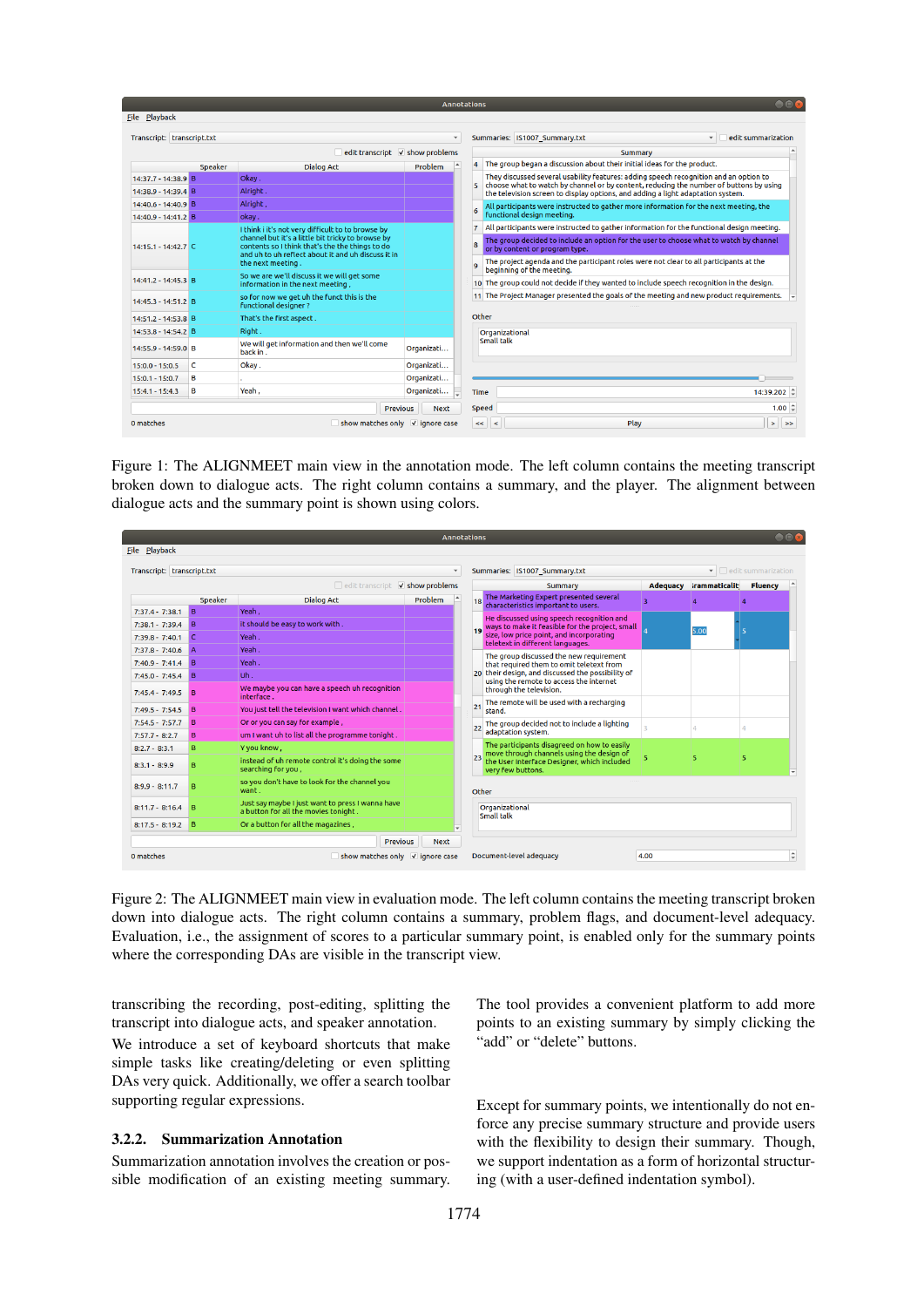#### 3.2.3. Alignment

The alignment captures which dialogue acts are associated with a particular summary point. We call a set of DAs belonging to a summary point a *hunk*. DAs which do not correspond to a summary point may be assigned meta-information (i.e., marked as small talk or organizational).

ALIGNMEET supports only  $n$ -to-1 alignments because we believe that aligning multiple summary points to a DA would further increase the difficulty of the alignment task. It would also cause a "summary point fragmentation", as the annotator might address the same information in separate summary points. When a DA includes more information that fits in a single summary point, we suggest splitting the DA accordingly.

The matching background color of a hunk and a summary point represents a single alignment (see Figure [1\)](#page-3-0). To make the interface more clean and readable for the annotator, we color only summary points whose hunks are currently visible in the transcript view.

Aligning DA(s) to a particular summary point or metainformation item is very intuitive:

- 1. *Select DA(s)* in the transcript view. The selection can be contiguous and also discontiguous. Standard GUI gestures are supported (i.e., dragging over items, [Ctrl]/[Shift] + clicking/dragging).
- 2. *Select a summary point* by double-clicking an item in the summary view or choose a *problem label* in the meta-information list.

Resetting the alignment is also possible by selecting DA(s) or a summary point and selecting an action in the context menu or keyboard shortcut.

In this way, ALIGNMEET facilitates the annotation and mitigates potential errors. The annotator has a clear overview of which parts of a meeting are already annotated and makes any revisions straightforward.

#### <span id="page-4-0"></span>3.3. Evaluation Mode

We reviewed several quality criteria for a summary evaluation in Sections [2.2](#page-1-2) and [2.3](#page-2-2) based on which we formulate a novel manual evaluation scheme. We integrated the evaluation into the tool (see Figure [2\)](#page-3-1).

For the evaluation, we utilize *adequacy*, *grammaticallity* and *fluency*. We think that evaluating these criteria at the document level is challenging and error-prone. Therefore, we propose the evaluation on two levels: (1) manually assigning the hunk level (based on alignment) and (2) automatically aggregating it on the document level. At the hunk level, the evaluation is based only on the aligned part of the transcript and a corresponding summary point.

At the hunk-level, annotators evaluate *adequacy*, *grammaticality* and *fluency* using a 5-star scale [\(Likert,](#page-6-23) [1932\)](#page-6-23) with 1 being the worst and 5 the best. At the document level, we automatically aggregate the hunklevel judgments with a simple average. Aside from averaging hunk-level adequacy across the document, we

also independently ask annotators to report the overall accuracy of the minutes. We call this score '*Doc-level adequacy*' in the following. Finally, we compute *coverage*, i.e., the number of aligned DAs divided by the total number of DAs.

### 4. Use Case and Pilot Study

In this section, we present a use case and conduct a small-scale pilot study.

### 4.1. Use Cases

We organized the First Shared Task on Automatic Minuting [\(Ghosal et al., 2021\)](#page-6-5) on creating minutes from multi-party meetings. As a part of the shared task, we made available a minuting corpus, which is now being released publicly [\(Nedoluzhko et al., 2022\)](#page-7-23). ALIGNMEET was created during the annotation process. We have started with a modified NITE [\(Kilgour](#page-6-8) [and Carletta, 2006\)](#page-6-8) tool, but the annotators faced many issues, including the need to make changes to the transcript and minutes. Hence, we decided to create a new tool to meet the annotators' requirements. We used agile development, i.e., we constantly improved ALIGN-MEET following the annotators' comments.

Before annotation, each meeting consisted of a recording, ASR-generated transcript, and meeting minutes assembled by the meeting participants (often incomplete). First, we asked the annotators to revise the ASR transcript. Later, we asked the annotators to provide minutes and alignment. We have observed different styles of minuting among the annotators. Therefore, many of the meetings have two or more versions of minutes provided by different annotators.

### 4.2. Pilot Study

To assess ALIGNMEET, we conduct a simple experiment similar to [Collins et al. \(2019\)](#page-5-4) for both modes of tool: (1) annotation and (2) evaluation. We evaluate all the results across two different meeting corpora, AMI [\(McCowan et al., 2005\)](#page-7-0) for English and AutoMin for Czech. We considered one meeting per language from each corpus (the selected English meeting has 205 DAs and the selected Czech meeting has 153 DAs; both are approximately 16 minutes long). The task was to create an abstractive summary, align the transcript with the corresponding parts of the reference summary, and finally evaluate the reference summary relying on the constructed alignment. Each of the three annotators had a different experience level and report their timings in Table [3.](#page-5-9) The summarization stage took on average 40.7 minutes and 33.0 minutes for English and Czech, respectively. The alignment took on average 16.0 and 19.7 minutes and evaluation on average of 11.7 and 17.7 minutes for English and Czech data, respectively. In other words, this particular meeting needed about 2–3 times its original time to summarize, its duration to align, and finally somewhat less than its duration to evaluate. Based on this minimal study, a factor of 4 or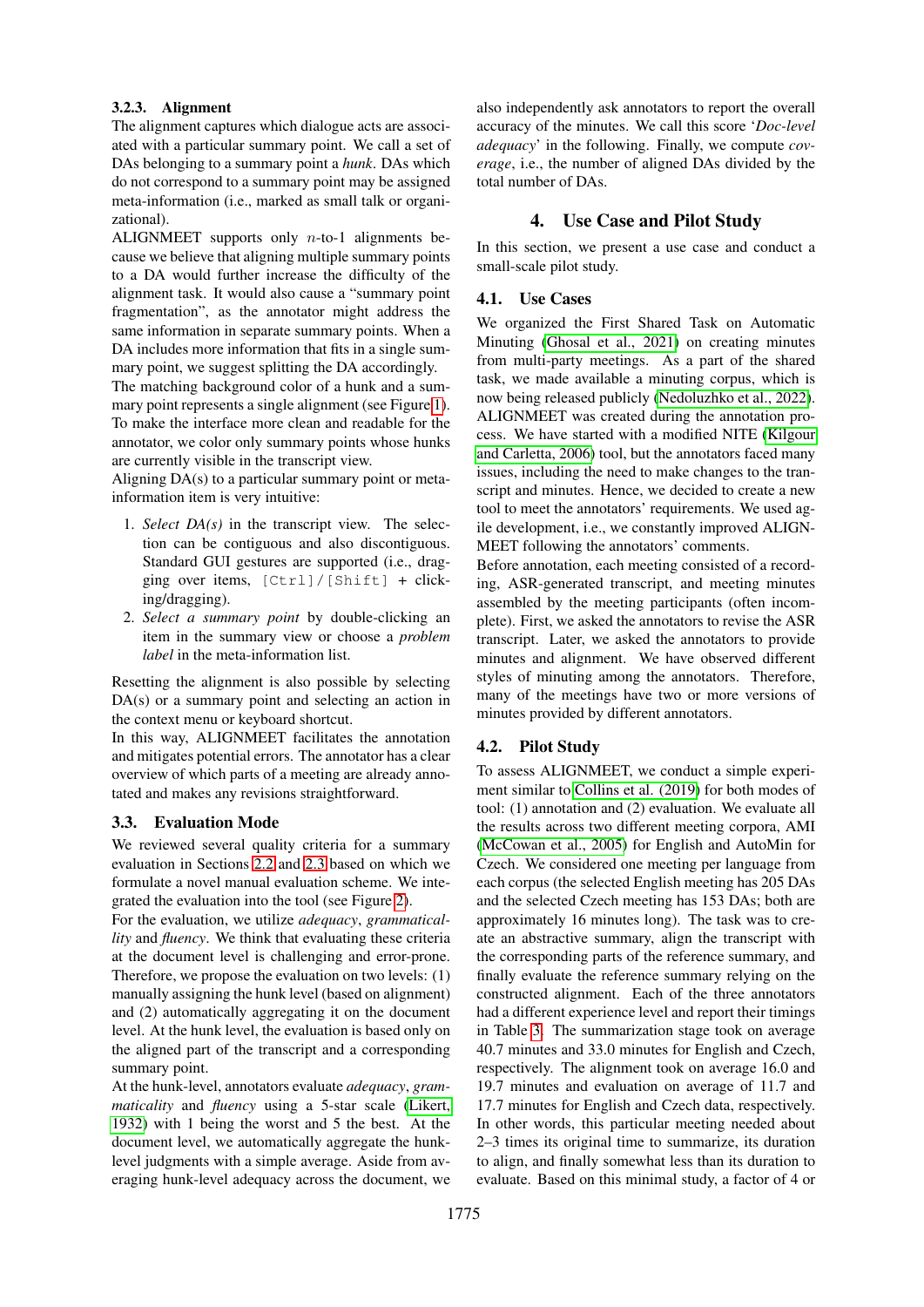|               |    | English |    | Czech          |               |                |  |
|---------------|----|---------|----|----------------|---------------|----------------|--|
| Annotator     | E1 | E2      | E3 | C <sub>1</sub> | $\mathcal{C}$ | C <sub>3</sub> |  |
| Experienced   |    |         |    |                |               |                |  |
| Summarization | 37 | 45      | 40 | 23             | 45            | 31             |  |
| Alignment     | 5  | 23      | 20 | 18             | 30            | 11             |  |
| Evaluation    | 10 | 15      | 10 | 25             | 15            | 13             |  |
| Total time    | 52 | 83      | 70 | 66             | 90            | 55             |  |

<span id="page-5-9"></span>Table 3: Pilot study: annotator experience and time in minutes each annotator spent on each task.

more has to be expected when processing meetings by annotators who have not taken part in them.

The evaluation results are in Table [4.](#page-5-10) Adequacy is deemed average  $(3.98\pm0.62)$  on average), with the document-level manual judgment being similar  $(3.83\pm0.37)$ , while grammaticality and fluency are somewhat higher  $(4.32 \pm 0.39)$  and  $4.63 \pm 0.31$ , resp.). Additionally, we report the inter-annotator agreement (IAA). Our definition of IAA is rather strict, we count the number of DAs that were aligned to the same summary point by all annotators divided by the total number of DAs.

If we consider the recorded pace of our annotators, the AMI meeting corpus consisting of 137 meetings and 45,895 DAs in total (see Table [1\)](#page-1-0), it would take 9,105 minutes to summarize, 3,582 minutes to align, and 2,613 minutes to evaluate using our tool, or 255 hours in total. We infer from Table [3](#page-5-9) that the time spent on the task does not necessarily depend on the annotator's experience but rather on the personal preferences and thoroughness of the annotator. Despite the limited size of the experiment, we believe that the results suggest the tool is intuitive and facilitates fast annotation.

### 5. Conclusion

We presented ALIGNMEET, an open-source and intuitive comprehensive tool for meeting annotation. Its main goal is to facilitate alignment between parts of a transcript with the corresponding part of the summary. We also integrate the proposed evaluation strategy of meeting summaries in the tool.

In the future, we will add the support for automatic transcript generation with timestamps, user-defined problems in the list of explicit problem labels, and a quick onboarding tutorial integrated into the user interface. Finally, we hope ALIGNMEET will generally improve as annotators will provide their feedback.

#### Acknowledgements

This work has received support from the project "Grant Schemes at CU" (reg. no. CZ.02.2.69/0.0/0.0/19 073/0016935), the European Union's Horizon 2020 Research and Innovation Programme under Grant Agreement No 825460 (ELITR), and 19-26934X (NEUREM3) of the Czech Science Foundation, and partially supported by SVV project number 260 575.

|                     |      | English |                | Czech          |                |                |  |
|---------------------|------|---------|----------------|----------------|----------------|----------------|--|
| Annotator           | E1   | E2      | E <sub>3</sub> | C <sub>1</sub> | C <sub>2</sub> | C <sub>3</sub> |  |
| Experienced         | Х    |         |                | х              |                |                |  |
| #Summary points     | 15   | 11      | 19             | 23             | 14             | 21             |  |
| #Alignments         | 378  | 378     | 203            | 282            | 282            | 282            |  |
| <b>IAA</b>          |      | $0.21*$ |                | 0.63           |                |                |  |
| Avg. adequacy       | 3.71 | 3.71    | 3.17           | 3.67           | 4.93           | 4.67           |  |
| Avg. grammaticality | 3.86 | 4.21    | 4.08           | 5.00           | 4.13           | 4.67           |  |
| Avg. fluency        | 4.71 | 4.07    | 4.92           | 5.00           | 4.53           | 4.53           |  |
| Doc.-level adequacy | 3.00 | 4.00    | 4.00           | 4.00           | 4.00           | 4.00           |  |
| Coverage            | 1.00 | 0.94    | 0.54           | 0.64           | 0.54           | 0.30           |  |

<span id="page-5-10"></span>Table 4: Pilot study: annotator experience, number of produced summary points and alignments, and evaluation score.

∗ If we remove the second annotator, we obtain agreement 0.59.

### 6. Bibliographical References

- <span id="page-5-0"></span>Antognini, D. and Faltings, B. (2020). GameWikiSum: a novel large multi-document summarization dataset. In *Proceedings of the 12th Language Resources and Evaluation Conference*, pages 6645– 6650, Marseille, France, May. European Language Resources Association.
- <span id="page-5-5"></span>Arumae, K. and Liu, F. (2019). Guiding extractive summarization with question-answering rewards. *arXiv preprint arXiv:1904.02321*.
- <span id="page-5-8"></span>Austin, J. L. (1975). *How to do things with words*, volume 88. Oxford university press.
- <span id="page-5-7"></span>Bhatia, S., Biyani, P., and Mitra, P. (2014). Summarizing online forum discussions–can dialog acts of individual messages help? In *Proceedings of the 2014 conference on empirical methods in natural language processing (EMNLP)*, pages 2127–2131.
- <span id="page-5-2"></span>Brugman, H., Russel, A., and Nijmegen, X. (2004). Annotating multi-media/multi-modal resources with elan. In *LREC*, pages 2065–2068.
- <span id="page-5-1"></span>Budzianowski, P., Wen, T.-H., Tseng, B.-H., Casanueva, I., Ultes, S., Ramadan, O., and Gašić, M. (2018). MultiWOZ - a large-scale multi-domain Wizard-of-Oz dataset for task-oriented dialogue modelling. In *Proceedings of the 2018 Conference on Empirical Methods in Natural Language Processing*, pages 5016–5026, Brussels, Belgium, October-November. Association for Computational Linguistics.
- <span id="page-5-6"></span>Çano, E. and Bojar, O. (2020). Human or machine: Automating human likeliness evaluation of nlg texts. *arXiv preprint arXiv:2006.03189*.
- <span id="page-5-4"></span>Collins, E., Rozanov, N., and Zhang, B. (2019). Lida: Lightweight interactive dialogue annotator. In *Proceedings of the 2019 Conference on Empirical Methods in Natural Language Processing and the 9th International Joint Conference on Natural Language Processing (EMNLP-IJCNLP): System Demonstrations*, pages 121–126.
- <span id="page-5-3"></span>Cucurnia, D., Rozanov, N., Sucameli, I., Ciuffoletti, A., and Simi, M. (2021). Matilda-multi-annotator multi-language interactivelight-weight dialogue an-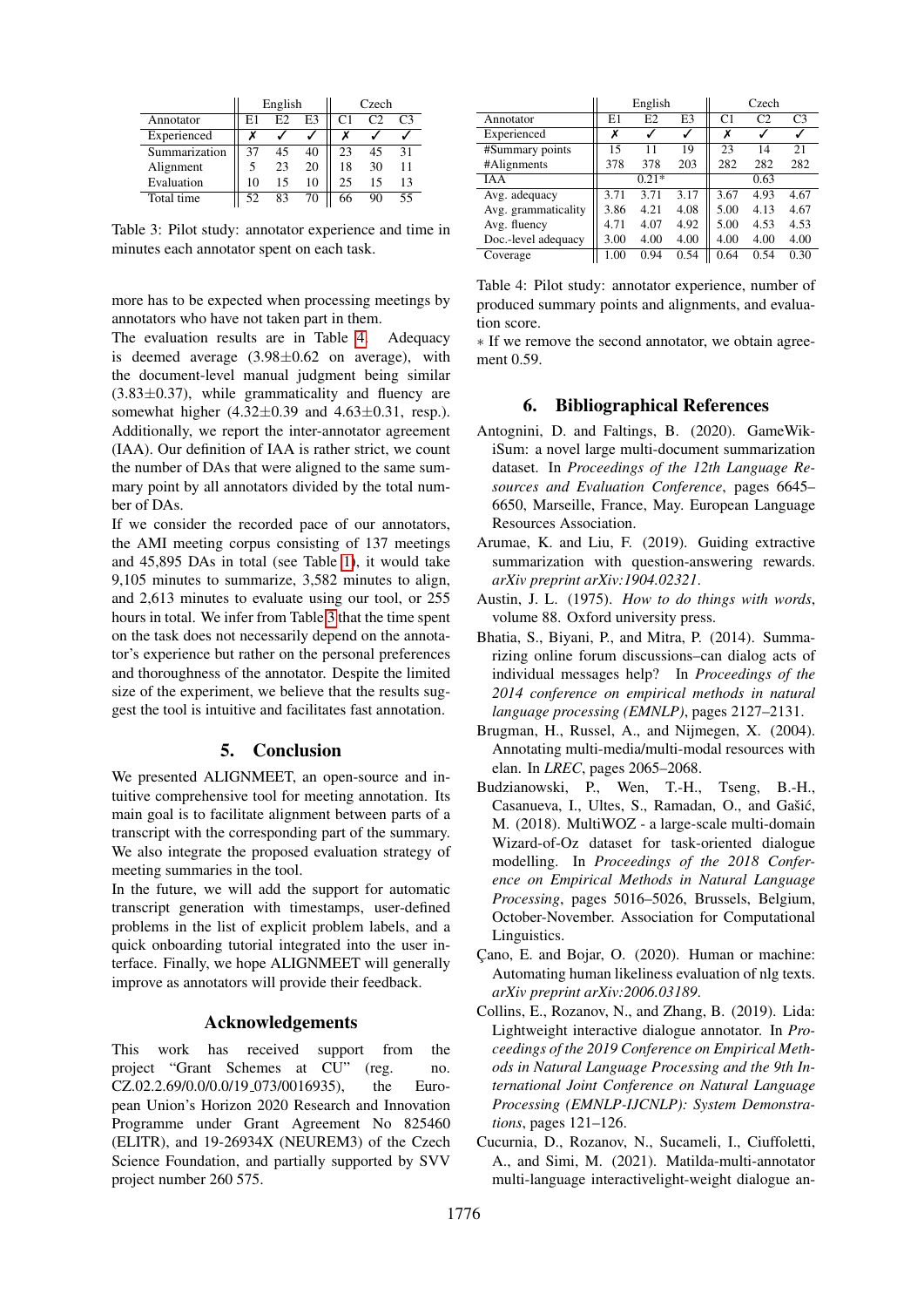notator. In *Proceedings of the 16th Conference of the European Chapter of the Association for Computational Linguistics: System Demonstrations*, pages 32–39.

- <span id="page-6-15"></span>D'Haro, L. F., Banchs, R. E., Hori, C., and Li, H. (2019). Automatic evaluation of end-to-end dialog systems with adequacy-fluency metrics. *Computer Speech & Language*, 55:200–215.
- <span id="page-6-18"></span>Erol, B., shyang Lee, D., and Hull, J. (2003). Multimodal summarization of meeting recordings. In *In Proceedings of the IEEE International Conference on Multimedia & Expo*, Baltimore, MD, July.
- <span id="page-6-17"></span>Fang, C., Mu, D., Deng, Z., and Wu, Z. (2017). Word-sentence co-ranking for automatic extractive text summarization. *Expert Systems with Applications*, 72:189–195.
- <span id="page-6-3"></span>Frefel, D. (2020). Summarization corpora of wikipedia articles. In *Proceedings of the 12th Language Resources and Evaluation Conference*, pages 6651–6655.
- <span id="page-6-5"></span>Ghosal, T., Singh, M., Nedoluzhko, A., and Bojar, O. (2021). Overview of the first shared task on automatic minuting (automin) at interspeech 2021. In *In print*.
- <span id="page-6-21"></span>Gillick, D., Riedhammer, K., Favre, B., and Hakkani-Tur, D. (2009). A global optimization framework for meeting summarization. In *2009 IEEE International Conference on Acoustics, Speech and Signal Processing*, pages 4769–4772. IEEE.
- <span id="page-6-6"></span>Gliwa, B., Mochol, I., Biesek, M., and Wawer, A. (2019). SAMSum corpus: A human-annotated dialogue dataset for abstractive summarization. In *Proceedings of the 2nd Workshop on New Frontiers in Summarization*, pages 70–79, Hong Kong, China, November. Association for Computational Linguistics.
- <span id="page-6-11"></span>Goo, C. and Chen, Y. (2018). Abstractive dialogue summarization with sentence-gated modeling optimized by dialogue acts. In *2018 IEEE Spoken Language Technology Workshop (SLT)*, pages 735–742, Athens, Greece, Dec. IEEE Xplore.
- <span id="page-6-10"></span>Gruenstein, A., Niekrasz, J., and Purver, M. (2005). Meeting structure annotation: Data and tools. In *6th SIGdial Workshop on Discourse and Dialogue*.
- <span id="page-6-1"></span>Grusky, M., Naaman, M., and Artzi, Y. (2018). Newsroom: A dataset of 1.3 million summaries with diverse extractive strategies. In *Proceedings of the 2018 Conference of the North American Chapter of the Association for Computational Linguistics: Human Language Technologies, Volume 1 (Long Papers)*, pages 708–719, New Orleans, Louisiana, June. Association for Computational Linguistics.
- <span id="page-6-4"></span>Heeman, P. A., Yang, F., and Strayer, S. E. (2002). Dialogueview-an annotation tool for dialogue. In *Proceedings of the Third SIGdial Workshop on Discourse and Dialogue*, pages 50–59.
- <span id="page-6-2"></span>Hermann, K. M., Kocisky, T., Grefenstette, E., Espeholt, L., Kay, W., Suleyman, M., and Blunsom, P.

(2015). Teaching machines to read and comprehend. *Advances in neural information processing systems*, 28.

- <span id="page-6-0"></span>Janin, A., Baron, D., Edwards, J., Ellis, D., Gelbart, D., Morgan, N., Peskin, B., Pfau, T., Shriberg, E., Stolcke, A., et al. (2003). The icsi meeting corpus. In *2003 IEEE International Conference on Acoustics, Speech, and Signal Processing, 2003. Proceedings.(ICASSP'03).*, volume 1, pages I–I. IEEE.
- <span id="page-6-8"></span>Kilgour, J. and Carletta, J. (2006). The nite xml toolkit: Demonstration from five corpora. In *Proceedings of the 5th Workshop on NLP and XML (NLPXML-2006): Multi-Dimensional Markup in Natural Language Processing*.
- <span id="page-6-9"></span>Kipp, M. (2001). Anvil-a generic annotation tool for multimodal dialogue. In *Seventh European Conference on Speech Communication and Technology*.
- <span id="page-6-7"></span>Klie, J.-C., Bugert, M., Boullosa, B., de Castilho, R. E., and Gurevych, I. (2018). The inception platform: Machine-assisted and knowledge-oriented interactive annotation. In *Proceedings of the 27th International Conference on Computational Linguistics: System Demonstrations*, pages 5–9.
- <span id="page-6-20"></span>Kryściński, W., Keskar, N. S., McCann, B., Xiong, C., and Socher, R. (2019). Neural text summarization: A critical evaluation. In *Proceedings of the 2019 Conference on Empirical Methods in Natural Language Processing and the 9th International Joint Conference on Natural Language Processing (EMNLP-IJCNLP)*, pages 540–551.
- <span id="page-6-12"></span>Lai, C., Carletta, J., and Renals, S. (2013). Detecting summarization hot spots in meetings using group level involvement and turn-taking features. In *IN-TERSPEECH 2013 14th Annual Conference of the International Speech Communication Association*, pages 2723–2727, Lyon, France. ICSA.
- <span id="page-6-19"></span>Lee, D., Shin, M., Whang, T., Cho, S., Ko, B., Lee, D., Kim, E., and Jo, J. (2020). Reference and document aware semantic evaluation methods for korean language summarization. *arXiv preprint arXiv:2005.03510*.
- <span id="page-6-22"></span>Li, M., Zhang, L., Ji, H., and Radke, R. J. (2019). Keep meeting summaries on topic: Abstractive multi-modal meeting summarization. In *Proceedings of the 57th Annual Meeting of the Association for Computational Linguistics*, pages 2190–2196.
- <span id="page-6-16"></span>Libovicky, J., Palaskar, S., Gella, S., and Metze, F. ´ (2018). Multimodal abstractive summarization of open-domain videos. In *Proceedings of the Workshop on Visually Grounded Interaction and Language (ViGIL). NIPS*.
- <span id="page-6-23"></span>Likert, R. (1932). A technique for the measurement of attitudes. *Archives of Psychology*, 22:55.
- <span id="page-6-13"></span>Lin, C.-Y. (2004). Rouge: A package for automatic evaluation of summaries. In *Text summarization branches out*, pages 74–81.
- <span id="page-6-14"></span>Liu, F. and Liu, Y. (2009). From extractive to abstractive meeting summaries: Can it be done by sentence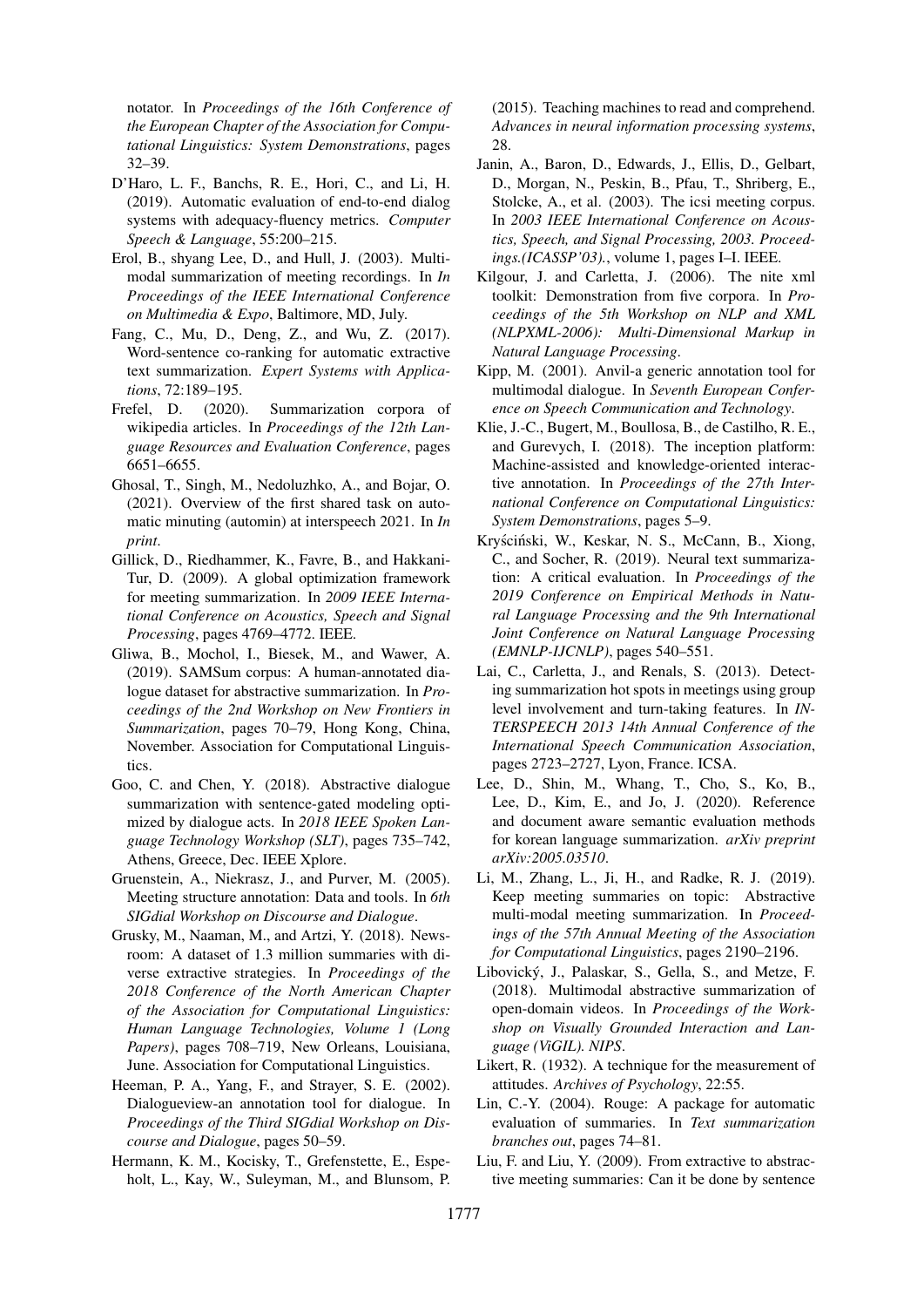compression? In *Proceedings of the ACL-IJCNLP 2009 Conference Short Papers*, pages 261–264.

- <span id="page-7-2"></span>Liu, C., Wang, P., Xu, J., Li, Z., and Ye, J. (2019). Automatic dialogue summary generation for customer service. In *Proceedings of the 25th ACM SIGKDD International Conference on Knowledge Discovery & Data Mining*, pages 1957–1965.
- <span id="page-7-4"></span>Liu, X., Xue, W., Su, Q., Nie, W., and Peng, W. (2020). metacat: A metadata-based task-oriented chatbot annotation tool. In *Proceedings of the 1st Conference of the Asia-Pacific Chapter of the Association for Computational Linguistics and the 10th International Joint Conference on Natural Language Processing: System Demonstrations*, pages 20–25.
- <span id="page-7-11"></span>Ma, S. and Sun, X. (2017). A semantic relevance based neural network for text summarization and text simplification. *arXiv preprint arXiv:1710.02318*.
- <span id="page-7-12"></span>McBurney, P. W. and McMillan, C. (2014). Automatic documentation generation via source code summarization of method context. In *Proceedings of the 22nd International Conference on Program Comprehension*, pages 279–290.
- <span id="page-7-0"></span>McCowan, I., Carletta, J., Kraaij, W., Ashby, S., Bourban, S., Flynn, M., Guillemot, M., Hain, T., Kadlec, J., Karaiskos, V., et al. (2005). The ami meeting corpus. In *Proceedings of the 5th International Conference on Methods and Techniques in Behavioral Research*, volume 88, page 100. Citeseer.
- <span id="page-7-10"></span>Mehdad, Y., Carenini, G., Tompa, F., and Ng, R. (2013). Abstractive meeting summarization with entailment and fusion. In *Proceedings of the 14th European Workshop on Natural Language Generation*, pages 136–146.
- <span id="page-7-14"></span>Murray, G., Carenini, G., and Ng, R. (2010). Generating and validating abstracts of meeting conversations: a user study. In *Proceedings of the 6th International Natural Language Generation Conference*.
- <span id="page-7-5"></span>Nakayama, H., Kubo, T., Kamura, J., Taniguchi, Y., and Liang, X. (2018). doccano: Text annotation tool for human. Software available from https://github.com/doccano/doccano.
- <span id="page-7-23"></span>Nedoluzhko, A., Singh, M., Hledíková, M., Ghosal, T., and Bojar, O. (2022). ELITR Minuting Corpus: A novel dataset for automatic minuting from multi-party meetings in English and Czech. In *Proceedings of the 13th International Conference on Language Resources and Evaluation (LREC-2022)*, Marseille, France, June. European Language Resources Association (ELRA). In print.
- <span id="page-7-8"></span>Nihei, F., Nakano, Y. I., and Takase, Y. (2018). Fusing verbal and nonverbal information for extractive meeting summarization. In *Proceedings of the Group Interaction Frontiers in Technology*, GIFT'18, New York, NY, USA. Association for Computing Machinery.
- <span id="page-7-21"></span>Novikova, J., Dušek, O., Cercas Curry, A., and Rieser, V. (2017). Why we need new evaluation metrics for NLG. In *Proceedings of the 2017 Conference on*

*Empirical Methods in Natural Language Processing*, pages 2241–2252, Copenhagen, Denmark, September. Association for Computational Linguistics.

- <span id="page-7-17"></span>Oya, T., Mehdad, Y., Carenini, G., and Ng, R. (2014). A template-based abstractive meeting summarization: Leveraging summary and source text relationships. In *Proceedings of the 8th International Natural Language Generation Conference (INLG)*, pages 45–53.
- <span id="page-7-15"></span>Oya, T. (2014). Automatic abstractive summarization of meeting conversations. Master's thesis, University of British Columbia, Vancouver, Canada.
- <span id="page-7-9"></span>Papineni, K., Roukos, S., Ward, T., and Zhu, W.-J. (2002). Bleu: a method for automatic evaluation of machine translation. In *Proceedings of the 40th annual meeting of the Association for Computational Linguistics*, pages 311–318.
- <span id="page-7-7"></span>Plüss, Brian. (2012). Annotation study materials. [http://mcs.open.ac.uk/](http://mcs.open.ac.uk/nlg/non-cooperation/resources/study-materials.pdf) [nlg/non-cooperation/resources/](http://mcs.open.ac.uk/nlg/non-cooperation/resources/study-materials.pdf) [study-materials.pdf](http://mcs.open.ac.uk/nlg/non-cooperation/resources/study-materials.pdf).
- <span id="page-7-1"></span>Rameshkumar, R. and Bailey, P. (2020). Storytelling with dialogue: A critical role dungeons and dragons dataset. In *Proceedings of the 58th Annual Meeting of the Association for Computational Linguistics*, pages 5121–5134.
- <span id="page-7-22"></span>Reiter, E. (2018). A structured review of the validity of BLEU. *Computational Linguistics*, 44(3):393–401, September.
- <span id="page-7-13"></span>Riedhammer, K., Favre, B., and Hakkani-Tur, D. (2008). A keyphrase based approach to interactive meeting summarization. In *2008 IEEE Spoken Language Technology Workshop*, pages 153–156. IEEE.
- <span id="page-7-3"></span>Schmidt, T. and Wörner, K. (2009). Exmaralda– creating, analysing and sharing spoken language corpora for pragmatic research. *Pragmatics*, 19(4):565–582.
- <span id="page-7-20"></span>See, A., Liu, P. J., and Manning, C. D. (2017). Get to the point: Summarization with pointer-generator networks. In *Proceedings of the 55th Annual Meeting of the Association for Computational Linguistics (Volume 1: Long Papers)*, pages 1073–1083, Vancouver, Canada, July. Association for Computational Linguistics.
- <span id="page-7-19"></span>Shirafuji, D., Kameya, H., Rzepka, R., and Araki, K. (2020). Summarizing utterances from japanese assembly minutes using political sentence-bert-based method for qa lab-poliinfo-2 task of ntcir-15. *arXiv preprint arXiv:2010.12077*.
- <span id="page-7-18"></span>Soniia, W. and Gina-Anne, L. (2008). Topic summarization for multiparty meetings.
- <span id="page-7-6"></span>Stenetorp, P., Pyysalo, S., Topić, G., Ohta, T., Ananiadou, S., and Tsujii, J. (2012). Brat: a web-based tool for nlp-assisted text annotation. In *Proceedings of the Demonstrations at the 13th Conference of the European Chapter of the Association for Computational Linguistics*, pages 102–107.
- <span id="page-7-16"></span>Wang, L. and Cardie, C. (2013). Domain-independent